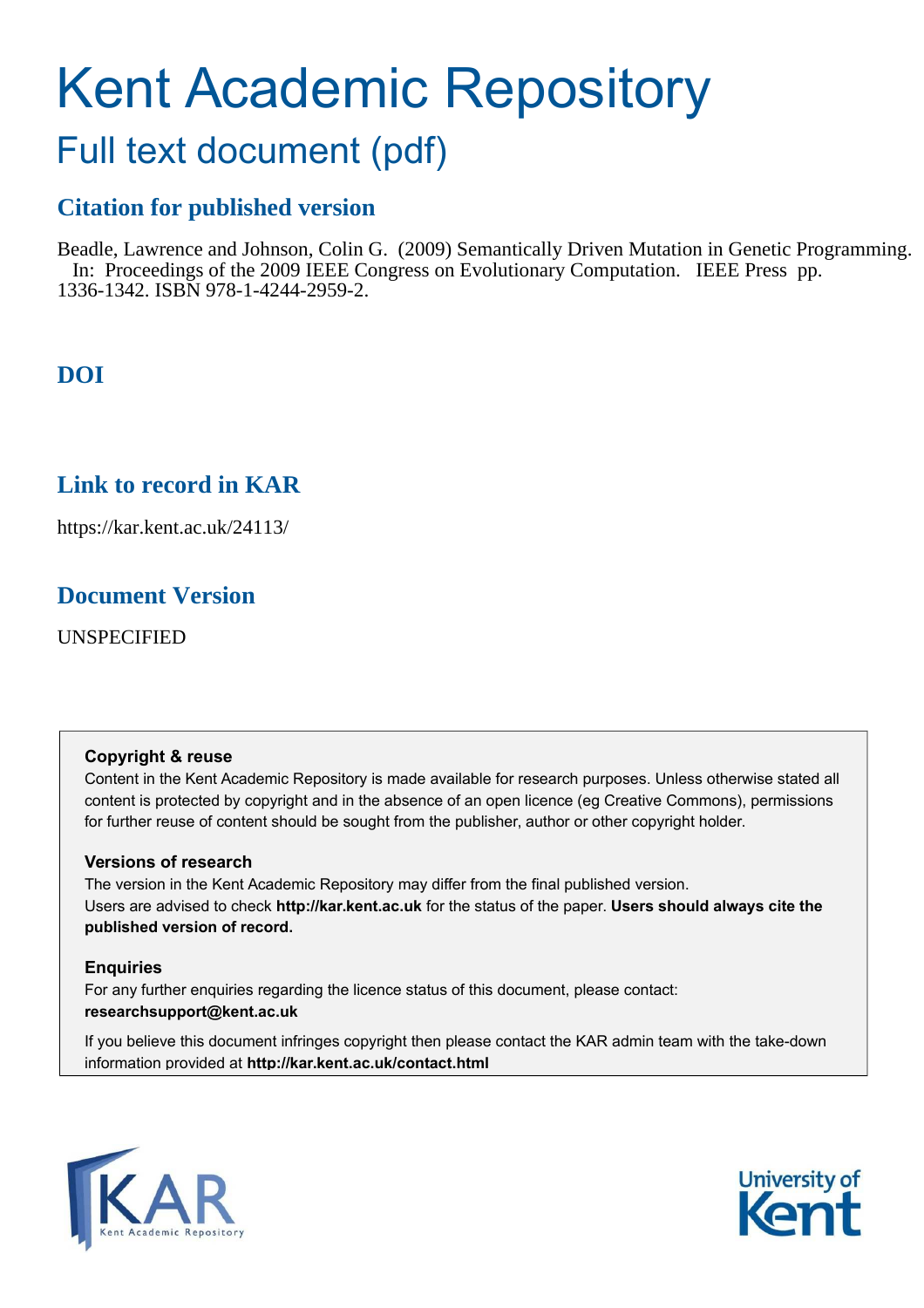# Semantically Driven Mutation in Genetic Programming

Lawrence Beadle and Colin G Johnson

*Abstract*—Using semantic analysis, we present a technique known as semantically driven mutation which can explicitly detect and apply behavioural changes caused by the syntactic changes in programs that result from the mutation operation. Using semantically driven mutation, we demonstrate increased performance in genetic programming on seven benchmark genetic programming problems over two different domains.

*Index Terms*—Genetic programming, program semantics, semantically driven mutation, reduced ordered binary decision diagrams.

#### I. INTRODUCTION

In this paper we demonstrate the Semantically Driven Mutation (SDM) algorithm, which is used to improve the mutation operation in genetic programming (GP). The SDM algorithm has been developed based on semantic analysis of the changes caused by the mutation operator. The SDM algorithm works to improve performance by not allowing mutated programs to be produced when they are behaviourally equivalent to the original program. The aim of this is to avoid returning to sections of the search space that have effectively already been traversed. We compare the SDM algorithm to standard sub tree mutation in seven GP problems taken from the Boolean and artificial ant domains and demonstrate the superiority in performance produced by SDM.

In addition to the development of the SDM algorithm, we present results that combine this algorithm with our Semantically Driven Crossover (SDC) algorithm , in order to demonstrate the overall effects of semantically driven operators in GP. The key feature of the semantically driven operators is the ability to canonically represent candidate programs such that we can compare for the equivalence of behaviours.

In section II we review techniques to improve sub tree mutation. In section III we present the techniques we have used to abstract behaviours and our SDM algorithm. Section IV presents our results and section V presents a discussion of the results. In sections VI and VII, we present our conclusions and suggestions for future work respectively.

#### II. LITERATURE REVIEW

The SDM algorithm brings together two distinct areas of research. These are: the development of mutation techniques; and, the development of our ability to model the behaviour of programs. In section II-A we review several different mutation techniques and in section II-B we discuss techniques for modeling semantics in GP.

#### *A. Mutation Techniques*

Sub tree mutation selects a random point in a program tree and swaps the sub tree with another generated sub tree. In 1992 Koza [1] introduced sub tree mutation, but questioned the value of the operator (which was later demonstrated by Luke and Spector [2] to be comparable to crossover) and chose to perform most of his experiments without the mutation operator in use. Whilst the concept of sub tree mutation is relatively simple, there are more detailed practicalities that influence the relative performance of the GP with the use of the mutation operator.

The main variance is how different authors have constructed the new sub tree to replace the sub tree that was removed. Two examples of solutions to this are by Kinnear [3] and Langdon [4]. Kinnear created subtrees such that they could not increase the program depth by more than 15% after mutation. Langdon's size-fair sub tree mutation utilised a system which ensured that the new subtrees were on average the same size 50%-150% as the previously removed sub tree. A further variant of sub tree mutation is known as shrink mutation. In this system, a random sub tree is replaced by a terminal. Whilst Angeline [5] uses this type of mutation to aid his investigation into the sensitivity of the frequency of leaf selection in GP, he also shows that it helps to reduce program size.

Point mutation (or node replacement mutation) [6] picks a node and replaces it with a node of equivalent arity. This essentially simulates a single bit flip mutation from genetic algorithms. A similar idea is that of permutation, which selects a node and mutates the arguments of this node. Koza [1] used this technique in one experiment with little success. By contrast, Maxwell [7] had more success with a variant of permutation called swap.

Hoist mutation selects a sub tree from the program to be mutated and uses this sub tree to replace the full tree from which the sub tree was copied. Kinnear [3], [8] presented and made use of this technique with some success; but, this is potentially a highly destructive technique. Later research by McPhee and Hopper [9] indicated that specific patterns of code within successful programs can be traced back to very early programs in most GP runs. Mutation such as hoist may be highly destructive in that, if it were to alter the root of one of these common ancestors, it would cause a serious decrease in performance.

Whilst there exist a number of other techniques to mutate constants (some listed in Poli et al. [10, page 43]), the important point to understand in the context of our work is that these algorithms are processes to modify syntax, based on a selection of motivations (for example, to control program

Lawrence Beadle and Colin G. Johnson are with the Computing Laboratory, University of Kent, Canterbury, Kent, CT2 7NF, UK (email: {L.Beadle-276, C.G.Johnson}@kent.ac.uk).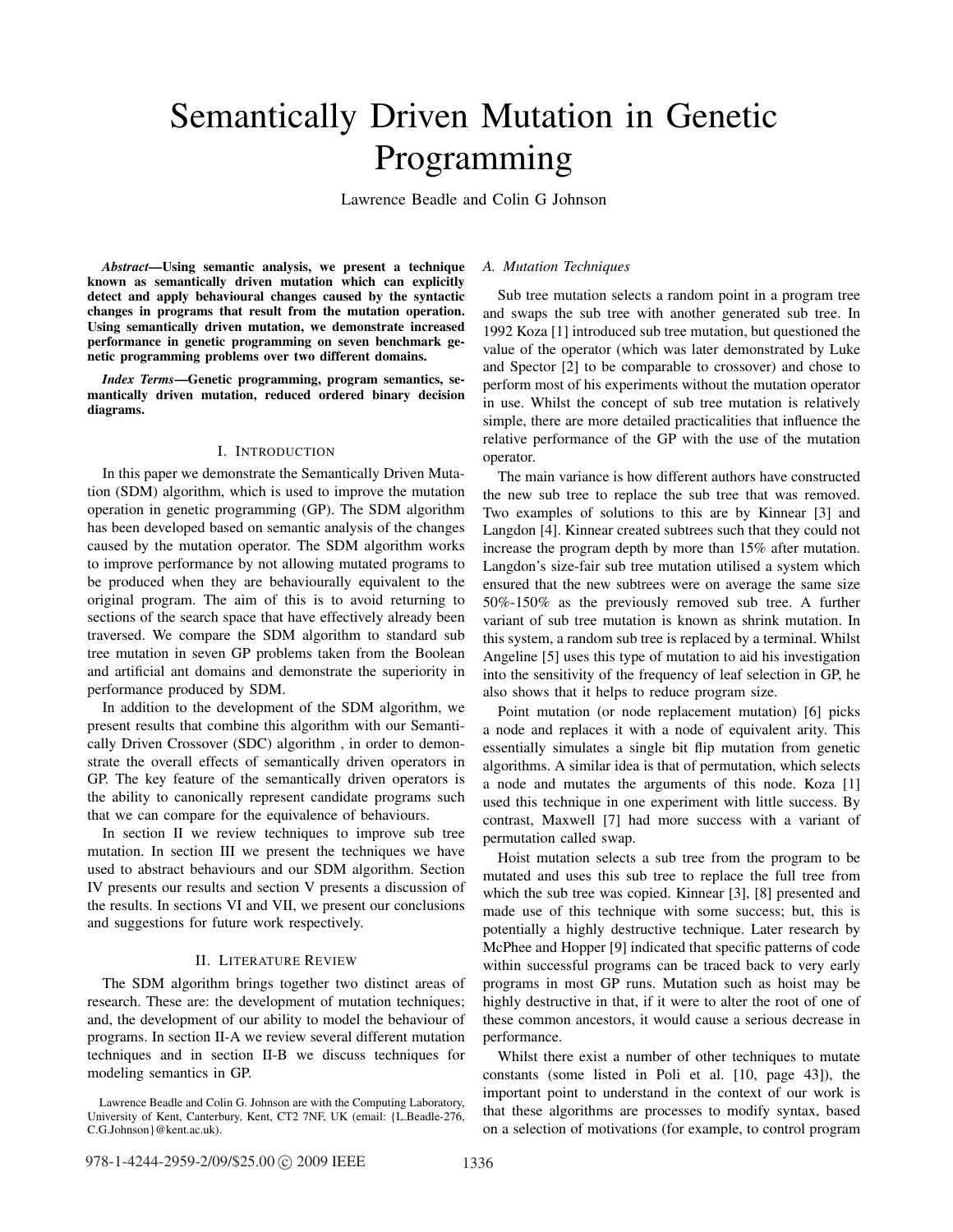size). By contrast, our SDM algorithm is explicitly designed to cause a mutation that will result in change of behaviour. This sets it apart from other methods that merely process syntax.

#### *B. Semantics in GP*

A small number of studies have made use of a notion of program semantics to improve the design of aspects of GP.

In the related field of grammatical evolution, Majeed and Ryan [11] demonstrate a technique known as context aware mutation. The technique evaluates subtrees and works to prevent the mutation operator causing a destructive change in fitness. One of the limitations noted by the authors is the necessity of building up a repository of "good" subtrees to work with. Potentially, however, this technique could turn the standard mutation operator into another hill climbing operator. The danger of it becoming a hill climbing operator is that the fitness distribution across the search space may be rugged, increasing the possibility of premature convergence on a locally optimal solution compared to a non hill climbing algorithm.

Gustafson [12] developed two edit distances to sample semantic diversity in GP and conducted an analysis comparing behavioural diversity measures with changes in fitness. One of the limitations of the edit distance method is that it does not result in a canonical representation, which would be required by SDM to check for isomorphism of behaviours.

Semantic analysis methods are starting to appear in combination with crossover. McPhee et al. [13] used truth tables to analyse behavioural changes in crossover. A similar technique could be applied to mutation operators in order to assess the levels of behavioural change caused by a specific mutation. Whilst it is possible to represent behaviour using truth tables, a more efficient technique is that of using reduced ordered binary decision diagrams (ROBDDs) [14] to create reduced canonical representations to measure behavioural difference. Beadle and Johnson [15] used ROBDDs to compare pre and post crossover program states for semantic change. SDM is also based on ROBDDs, and is designed to apply to mutation ideas that have proven successful in crossover.

Other authors, such as Yanagiya [16] and Downing [17] have used *Binary Decision Diagrams* (BDDs) as a form of representation. The focus of Downing's work was to test the importance of neutrality in GP. In the case of Yanagiya, BDDs were used as a form of efficient representation to increase processing speed at the fitness function. Despite outlining special crossover and mutation processes to be used in the evolution of the BDDs, Yanagiya does not use BDDs to explicitly analyse behavioural states before and after operations. Our work is designed to test the effects of behavioural control at the point of the mutation operator.

#### III. METHODS AND ALGORITHMS

The aim of this work is to demonstrate the positive effects of redesigning the mutation operator so that instead of merely altering syntax, it produces a guaranteed alteration of behaviour. In this section we present the problem domains we examine, our methods of abstraction and the pseudo code for the algorithm we use.

#### *A. Test Problems Used*

In our experiments we used seven test problems. These are the 6 and 11 bit multiplexer, even 4 and 7 parity, 5 and 9 majority and the artificial ant on the Santa Fe trail.

The objective of the 6 and 11 bit multiplexer problems is to interpret two or three (respectively) control bits as a binary number and choose the correct output bit based on the binary number. The fitness is the number of correct choices over all possible 64 or 2048 combinations of inputs for the 6 and 11 Boolean bits respectively. The function set is {IF, AND, OR, NOT} and the terminal set is {A0, A1, D0, D1, D2, D3}. The function set of the 11 bit multiplexer is the same as the 6 bit multiplexer and the terminals are {A0, A1, A2, D0, D1, D2, D3, D4, D5, D6, D7}.

The objective of the even 4 and 7 parity problems is to return true if and only if an even number of the inputs are true. The function set is the same as for the multiplexers and the terminal set is {D0, D1, D2, D3} for the even 4 parity and {D0, D1, D2, D3, D4, D5, D6} for the even 7 parity experiment.

The objective of the 5 and 9 majority problems is to return true if and only if the majority of the inputs are true. The function set is the same as the multiplexers and the terminal set is {D0, D1, D2, D3, D4} for the 5 majority problem and {D0, D1, D2, D3, D4, D5, D6 , D7, D8} for the 9 majority problem.

The artificial ant domain models an ant operating over a trail of food pellets on a grid. The ant must collect all the food pellets in order to achieve a full score. We use the benchmark *santa fe* trail [18] which represents 89 food pellets in a broken trail on a 32X32 toroidal grid. The function set for the ant problem is {IF-FOOD-AHEAD, PROGN2, PROGN3} and the terminal set is {MOVE, TURN-LEFT, TURN-RIGHT}. The function IF-FOOD-AHEAD is an if-then-else structure with the condition representing whether the ant has a food pellet in the grid square directly in front of it. PROGN2 and PROGN3 execute the instructions they hold in sequence. The only difference between them is that PROGN2 has an arity of two and PROGN3 has an arity of three.

#### *B. Abstraction*

In order to measure semantic equivalence we developed a system to build canonical representations of behaviour of programs that evolve in our experiments.

For the multiplexer, even parity, and majority experiments we constructed a ROBDD [14] for each program and mutation of that program. The important functionality that this provides is the ability to reduce program representation by removing redundant and unreachable arguments. This allows us to compare programs for semantic equivalence. Any two programs that reduce to the same ROBDD are semantically equivalent, and *vice versa*. An example of an ROBDD can be found in figure 1.

We used three pieces of software to enable us to analyse the semantic representations of programs. We used a Java implementation of GP [19], linked to the *Colorado University*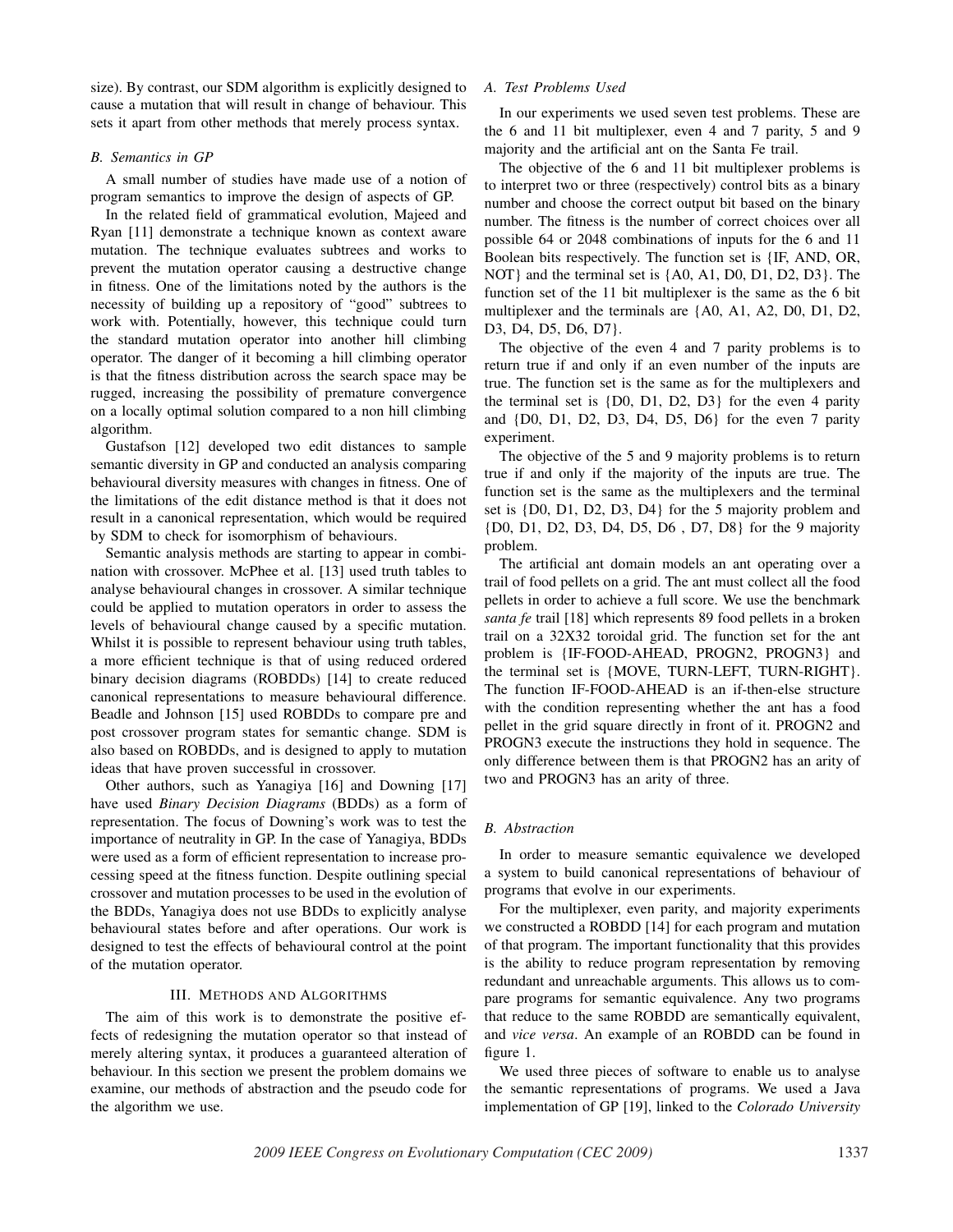

Fig. 1. This example ROBDD is a canonical representation of behavior. In the diagram, circles represent variables (terminals in the GP context); solid arrows represent true paths; dotted arrows represent false paths. The squares marked 1 and 0 represent output of true and false respectively. This behaviour could be represented by many different parse trees. Two examples of parse trees that would result in this behaviour are IF A0 D0 D1 and IF (NOT A0) D1 D0.

*Decision Diagram Package* — CUDD [20] using the *JavaBDD* [21] interface.

For the artificial ant domain, we consider a behavioural model as a sequence of moves and orientations that represent the trail through which the ant has traveled during one execution of the ant control program (i.e. the GP candidate solution). When the artificial ant is simulated in GP we repeatedly execute the candidate solution until the ant has traveled 600 time steps [18], although, in the behavioural model we are only interested in a single execution of the ant control code. In addition to this, we execute the ant code on a toroidal grid (32X32) that contains no food pellets and we calculate the shape of the path for both the true and false branches of the IF-FOOD-AHEAD (if-then-else) function.

An example program for the artificial ant is as follows:

#### PROGN2 (PROGN3 (MOVE, (IF-FOOD-AHEAD (PROGN2 (MOVE, TURN-RIGHT)) MOVE) MOVE) TURN-LEFT)

An example (equivalent to the program above) of the syntax we use is as follows:

Ant Representation =  $\langle M, \langle M, S \rangle, \langle M \rangle, M, N \rangle$ 

The character M represents one move and the characters N, S, E, W represent the orientations north, south, east and west respectively. The sub sequences within the set indicate when a branch of an IF-FOOD-AHEAD statement is being accessed and instruction sequence within those brackets indicates the path traveled during each branch of the condition. Because we are only concerned with modeling the shape of the trail, it is unimportant whether or not the ends of the IF-FOOD-AHEAD blocks have different orientations. Therefore, at the end of the conditions we reset the current orientation to the orientation before the ant entered the if branches.

More formally, we can describe in Backus-Naur Format the structure of a representation:

$$
rep \ ::= \ \langle \langle \text{expr} \rangle \rangle \tag{1}
$$

$$
expr ::= M|N|S|E|W \qquad (2)
$$

$$
|< bracketExpr > \qquad (3)
$$
\n
$$
|< expr > ,lt; expr > \qquad (4)
$$

$$
bracket \text{Expr} \quad ::= \quad \langle \langle \text{expr} \rangle, \langle \text{expr} \rangle \rangle \tag{5}
$$

In addition to this model structure, we condense the abstract representation in three ways. The first method is to remove duplicate sub branches of the same if statement and incorporate the paths as part of the fixed path the ant was on before the if statement. The second method searches for sequences of orientations and reduces them to the last orientation in the sequence. This has the effect of removing redundant turns from the ant abstract model. The final method moves through the representation, remembers the current orientation, and removes any duplicate calls to turn to the current orientation. This serves to remove redundant turn instructions.

#### *C. SDM Algorithm*

We present the pseudo code for SDM below:

```
for each program in population {
if random_no < prob_mutation {
counter = 0
while counter < 5 {
    generate semantic_representation1 of
    original_program
    select mutation_point (uniform)
    generate sub tree using grow (depth 4)
    inset sub tree at mutation_point
    generate semantic_representation2 of
    mutated_program
    if semantic_representation1 ≡
    semantic_representation2 {
       revert mutated_program back to
       original_program
    } else {
       break
    }
    counter++
    }
}
```
The SDM algorithm will try to mutate a program into a new behavioural state. The process involves performing a standard sub tree mutation; however, after each mutation attempt, the algorithm checks to see that each mutated program is semantically different to the original program. In some cases it may not be possible to semantically mutate a program (for example, if the program contained substantial inviable code) and as a result we have applied a counter system such that the mutation operator will have five attempts to behaviourally mutate a program, after which the original program is returned. Despite initial fears, this algorithm would be slow due to the creation of the representations of behaviour, run time appears roughly comparable.

#### IV. RESULTS

#### *A. Parameters*

}

The parameters we use in our experiments are as follows: populations of 500 for 4 parity, 5 majority, 6 multiplexer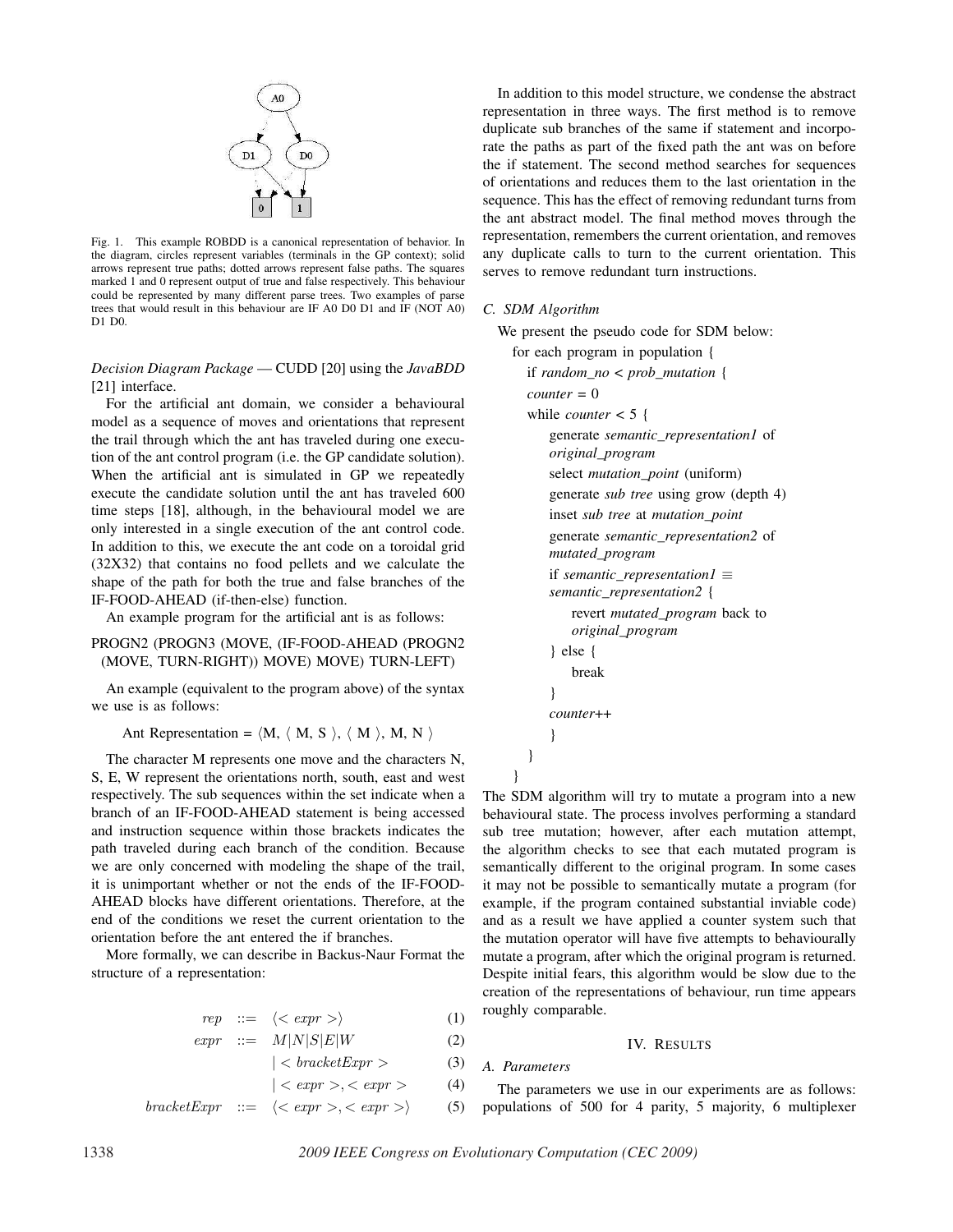and the artificial ant (Santa Fe trail); populations of 4000 for the even 7 parity, 9 majority and 11 multiplexer; 10% elitist reproduction; 7 competitor tournament selection; ramped half and half (to depth 6) initialisation; depth 17 program size limit; 50 generation; 100 runs; 0.9 probability for standard and SDM mutation; and. when the SDC is used in addition to the SDM, we use 0.9 probability for both crossover and mutation.

#### *B. SDM Results*

Table I shows that the SDM algorithm significantly contributes to the performance of GP. For the overall maximum score (compared over all generations) standard mutation is always the worst performing mutation technique. In three of the experiments the SDM is the best performing method with regard to overall maximum scores. In the other four experiments, the combined SDC and SDM algorithms were the best performing GP runs.

When comparing the scores at generation 50, in all but one of the experiments standard sub tree mutation is the worst performing method. The combined SDC and SDM algorithms are always the highest performing; however, in three cases the SDM is statistically similar to the combined SDC and SDM algorithms. In the case of the artificial ant, all of the experiments produce a statistically similar result despite small variations in performance.

Unlike the SDC algorithm [15] (and further statistical data sheets at [19]), the relationship between SDM and its effects on the length of programs (shown in table II) appears to be problem dependent. It is clear that the combination of both the SDC and SDM algorithms does substantially increase code bloat. It is important to note that we used high values of 0.9 for both crossover and mutation in order to be consistent with our other experiments. Combinations of other crossover and mutation rates may well change this reading substantially, and this is an important topic for future research.

In summary, the results tell us, that whilst the SDM has no pronounced effect on bloat, it is clear that semantically driven mutation and the combination of semantically driven crossover and mutation do increase performance in GP.

#### *C. Reverted Mutations*

Figure 2 shows that there are a substantial number of state neutral mutations taking place and being reverted in both the 5 majority and artificial ant experiments at varying levels, and also shows that the combination of SDC and SDM produces more reversions, which has been confirmed statistically using a Paired T-test at the 95% confidence level. Figure 2 also illustrates an upwards trend over time in the numbers of reversions taking place in all of our experiments.

#### V. DISCUSSION

Our results indicate that on some level the one to many relationship between behavioural and syntactic representations constitutes an inefficiency in performance. Using standard mutation, many fitness evaluations represent wasted computational effort, since the mutated program is semantically equivalent to the parent program. In every experiment, our overall comparisons demonstrated that the semantically driven operators must force increased levels of movement (as evidenced by the increased levels of reversion shown in figure 2) around the search space such that better solutions are found quicker compared to traditional sub tree mutation.

A speculative explanation for our varying program size results is the possibility that the increased search forced programs to move to different regions of the search space which required different numbers of nodes in the trees. This would be problem specific and as such we saw varying results in the program sizes produced by the SDM algorithm when compared to standard sub tree mutation.

In addition to the GP performance and program size results, we looked at the percentage of programs being reverted. One key characteristic of this was a positive trend over time in the level of reversions. It is well known that, as programs evolve, they increase in size ([22], [23], [24]), and with this increase in size, it is likely that there will be an increase in inviable areas of code [25], [26]. As such, it is less probable that mutation would operate on an active region of code, causing an increased number of program reversions because the SDM algorithm has to work harder to modify effective code.

A final point of note is that we have only applied SDM to a simple version of sub tree mutation. As mentioned in section II-A there are several other mutation techniques. Whilst each technique has a different mutation process, the SDM concept could be applied over the top of each of these different mutation processes. One fact to be drawn from increasing semantic diversity in standard sub tree mutation is the increase in overall performance noted in all of our experiments, and there is no reason to assume that applying the SDM concept on other mutation processes cannot demonstrate a similar increase in GP performance.

#### VI. CONCLUSION

In conclusion, there are four points to draw from this work. Firstly, semantically driven mutation statistically significantly increased the performance of GP in all seven experiments. Secondly, unlike semantically driven crossover, semantically driven mutation has no clear effect on the average size of the programs produced. Thirdly, the combination of semantically driven crossover and semantically driven mutation in our experiments did appear to bloat programs. This bloating may be due to the combination of crossover and mutation probability parameters we used in these experiments. Finally, the increase in the number of reversions over the generations indicates that the SDM algorithm has to work harder to continue to provide behavioural mutations as the generations increase.

#### VII. FUTURE WORK

The future avenues for this work can be divided into two research areas. Firstly, as the expandability of the SDM is limited by the ability to represent different problem domains, we can develop new representation models in order to see whether our results are sound in different contexts. The first possibility in this case would be extending our experiments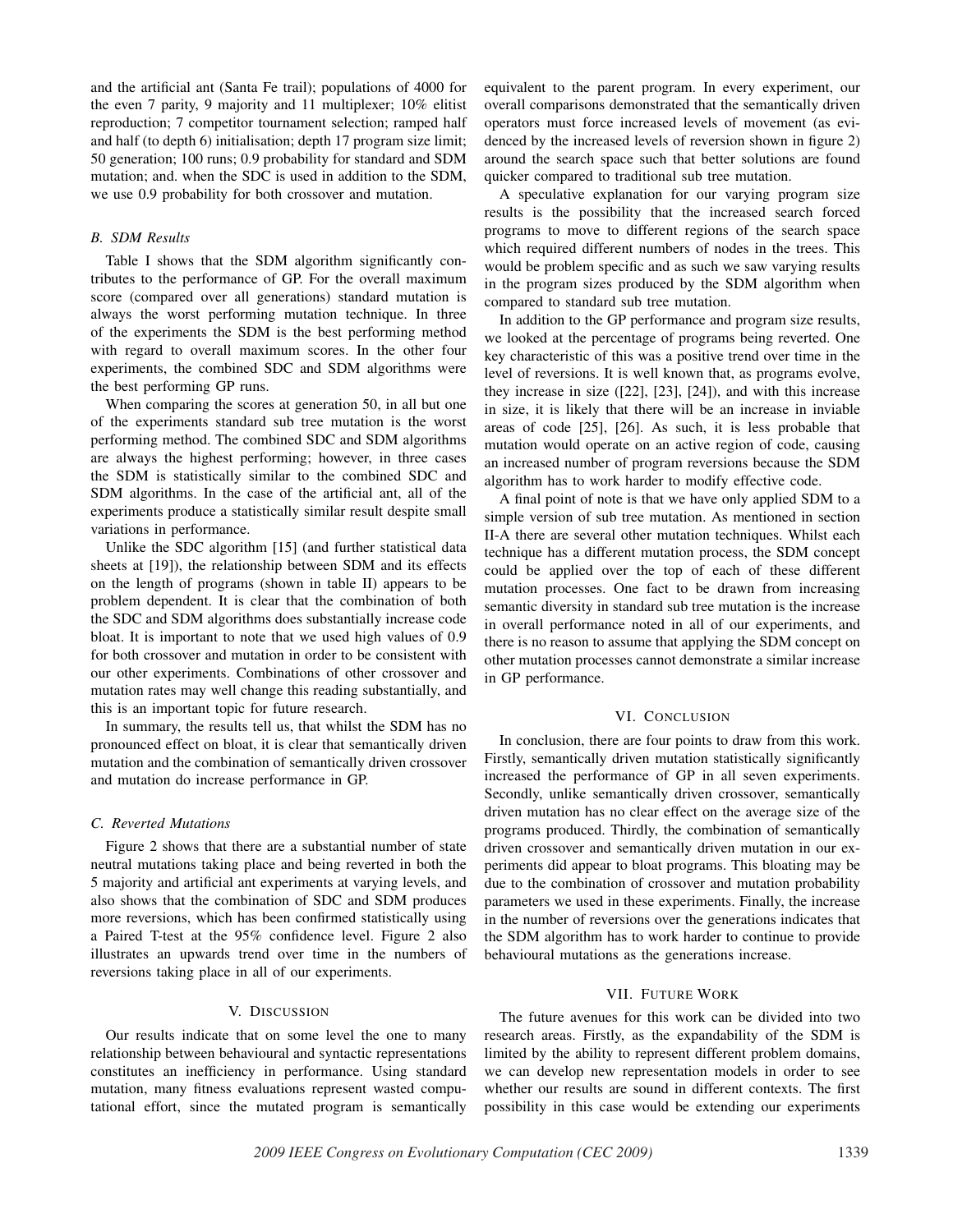| Problem             | Operator      | Overall Max (StDev)       | PT Rank        | G50 Max (StDev)           | 2T Rank        | <b>Success</b> |
|---------------------|---------------|---------------------------|----------------|---------------------------|----------------|----------------|
| Even 4 Parity       | <b>MUT</b>    | $0.0970~(\pm 0.0749)$     | 3              | $0.0400 \ (\pm 0.0483)$   | 2              | 52% (G6)       |
|                     | <b>SDM</b>    | $0.0768~(\pm 0.0774)$     | 1              | $0.0231 \ (\pm 0.0423)$   | 1              | 74% (G9)       |
|                     | <b>SDCSDM</b> | $0.0846~(\pm 0.0833)$     | $\overline{c}$ | $0.0163~(\pm 0.0303)$     | 1              | 76% (G7)       |
| 5 Majority          | MUT           | $0.0527 \ (\pm 0.0395)$   | 3              | $0.0219 \ (\pm 0.0241)$   | 3              | 47% (G8)       |
|                     | <b>SDM</b>    | $0.0389 \ (\pm 0.0426)$   | 2              | $0.0088 \ (\pm 0.0154)$   | 2              | 74% (G7)       |
|                     | <b>SDCSDM</b> | $0.0375 \ (\pm 0.0448)$   | 1              | $0.0034~(\pm 0.0108)$     | 1              | 90% (G11)      |
| 6 Multiplexer       | MUT           | $0.0946 \ (\pm 0.0520)$   | 3              | $0.0511 \ (\pm 0.0520)$   | 3              | 42% (G8)       |
|                     | <b>SDM</b>    | $0.0831 \ (\pm 0.0553)$   | $\overline{c}$ | $0.0406$ ( $\pm 0.0478$ ) | 2              | 47% (G7)       |
|                     | <b>SDCSDM</b> | $0.0565 \ (\pm 0.0642)$   | 1              | 0.0091 ( $\pm$ 0.0281)    | 1              | 88% (G8)       |
| Even 7 Parity       | <b>MUT</b>    | $0.3584 \ (\pm 0.0549)$   | 3              | $0.2813 \ (\pm 0.0339)$   | $\overline{c}$ | $0\% -$        |
|                     | <b>SDM</b>    | 0.3511 $(\pm 0.0583)$     | 1              | $0.2680~(\pm 0.0373)$     | 1              | $0\% -$        |
|                     | <b>SDCSDM</b> | $0.3519 \ (\pm 0.0569)$   | 2              | $0.2706 \ (\pm 0.0304)$   | 1              | $0\% -$        |
| 9 Majority          | MUT           | $0.1595 \ (\pm 0.0340)$   | 3              | $0.1221 \ (\pm 0.0104)$   | $\overline{c}$ | $0\% -$        |
|                     | <b>SDM</b>    | $0.1576 \ (\pm 0.0344)$   | 2              | $0.1204 \ (\pm 0.0098)$   | 2              | $0\% -$        |
|                     | <b>SDCSDM</b> | $0.1275 \ (\pm 0.0462)$   | 1              | $0.0769~(\pm 0.0087)$     | 1              | $0\% -$        |
| 11 Multiplexer      | MUT           | $0.2070~(\pm 0.0620)$     | 3              | $0.1334 \ (\pm 0.0452)$   | 3              | $0\% -$        |
|                     | <b>SDM</b>    | $0.1942 \ (\pm 0.0703)$   | 2              | $0.1117 \ (\pm 0.0380)$   | 2              | $0\% -$        |
|                     | <b>SDCSDM</b> | 0.1418 $(\pm 0.0944)$     | 1              | $0.0384 \ (\pm 0.0372)$   | $\mathbf{1}$   | 31% (G29)      |
| Artificial Ant (SF) | MUT           | $0.3685 \ (\pm 0.0719)$   | 3              | $0.3045 \ (\pm 0.1202)$   | 1              | 5% (G13)       |
|                     | <b>SDM</b>    | 0.3411 $(\pm 0.0733)$     | 1              | $0.2787 \ (\pm 0.1315)$   | 1              | $10\%$ (G8)    |
|                     | <b>SDCSDM</b> | $0.3466$ ( $\pm 0.0795$ ) | 2              | $0.2764 \ (\pm 0.1191)$   | 1              | 6% (G7)        |

TABLE I

PROBLEM IS THE PROBLEM BEING EXAMINED. OPERATOR IS THE TYPE AND COMBINATION OF CROSSOVER AND MUTATION BEING USED WHERE MUT IS STANDARD MUTATION, SDM IS SEMANTICALLY DRIVEN MUTATION AND SDCSDM IS SEMANTICALLY DRIVEN CROSSOVER AND SEMANTICALLY DRIVEN MUTATION COMBINED. OVERALL MAX IS THE MEAN OF THE MAXIMUM SCORES OVER ALL GENERATIONS AND THE STDEV IS THE STANDARD DEVIATION OF THE MAXIMUM SCORES. THE SCORES ARE REPRESENTED IN STANDARDISED FITNESS (LOWER = BETTER). PT RANK IS THE PERFORMANCE RANK OF EACH OPERATOR BASED ON PAIRED T TESTS OF THE MAXIMUM SCORES OVER THE GENERATIONS. RANK 1 IS THE BEST PERFORMING AT THE 95% CONFIDENCE LEVEL. G50 MAX IS A MEAN OF THE MAXIMUM SCORES AT GENERATION 50 AND STDEV IS THE STANDARD DEVIATION OF THESE MAXIMUM SCORES. THE SCORES ARE REPRESENTED IN STANDARDISED FITNESS. 2T RANK IS THE PERFORMANCE RANKING BASED ON 2 SAMPLE T TESTS OF THE MAXIMUM SCORES AT GENERATION 50. AGAIN, RANK 1 IS THE BEST PERFORMING AT THE 95% CONFIDENCE LEVEL. SUCCESS IS THE NUMBER OF RUNS WHICH REACHED FULL SCORE AND THE BRACKET FIGURES REPRESENT THE FIRST GENERATION IN ANY RUN AT WHICH FULL SCORE WAS ACHIEVED.

| Problem             | Operator      | Overall Length (StDev) | PT Rank        |
|---------------------|---------------|------------------------|----------------|
| Even 4 Parity       | MUT           | 159.08 $(\pm 39.87)$   | 2              |
|                     | <b>SDM</b>    | 144.62 $(\pm 29.45)$   | 1              |
|                     | <b>SDCSDM</b> | $160.44 \ (\pm 51.69)$ | $\overline{c}$ |
| 5 Majority          | MUT           | $90.32 \ (\pm 28.82)$  | $\overline{c}$ |
|                     | <b>SDM</b>    | 82.27 $(\pm 21.75)$    | 1              |
|                     | <b>SDCSDM</b> | 113.85 $(\pm 50.39)$   | 3              |
| 6 Multiplexer       | MUT           | 51.95 $(\pm 16.08)$    | 1              |
|                     | <b>SDM</b>    | 52.29 $(\pm 12.85)$    | 1              |
|                     | <b>SDCSDM</b> | 72.07 $(\pm 24.62)$    | $\overline{c}$ |
| Even 7 Parity       | <b>MUT</b>    | 206.04 $(\pm 44.67)$   | 1              |
|                     | <b>SDM</b>    | $215.71 \ (\pm 47.86)$ | 2              |
|                     | <b>SDCSDM</b> | 339.61 $(\pm 131.06)$  | 3              |
| 9 Majority          | <b>MUT</b>    | 80.34 $(\pm 23.19)$    | 1              |
|                     | <b>SDM</b>    | $86.78 \ (\pm 25.30)$  | 2              |
|                     | <b>SDCSDM</b> | 307.47 $(\pm 183.12)$  | 3              |
| 11 Multiplexer      | MUT           | 38.92 $(\pm 9.64)$     | 1              |
|                     | <b>SDM</b>    | 41.02 $(\pm 8.87)$     | 2              |
|                     | <b>SDCSDM</b> | 112.49 $(\pm 49.60)$   | 3              |
| Artificial Ant (SF) | <b>MUT</b>    | 111.65 $(\pm 26.02)$   | 1              |
|                     | <b>SDM</b>    | $121.14 \ (\pm 28.66)$ | 2              |
|                     | <b>SDCSDM</b> | 190.21 $(\pm 38.32)$   | 3              |

#### TABLE II

PROBLEM IS THE PROBLEM BEING EXAMINED. OPERATOR IS THE TYPE AND COMBINATION OF CROSSOVER AND MUTATION BEING USED WHERE MUT IS STANDARD MUTATION, SDM IS SEMANTICALLY DRIVEN MUTATION AND SDCSDM IS SEMANTICALLY DRIVEN CROSSOVER AND SEMANTICALLY DRIVEN MUTATION COMBINED. OVERALL LENGTH IS AN AVERAGE OF THE AVERAGE PROGRAM LENGTHS FOR ALL GENERATIONS AND STDEV REPRESENTS THE STANDARD DEVIATIONS OF THESE MEAN LENGTHS. PT RANK INDICATES THE RANK OF THE INDIVIDUALS LENGTH (SHORTEST BEING BEST) USING A PAIRED T-TEST ANALYSED AT THE 95% CONFIDENCE LEVEL.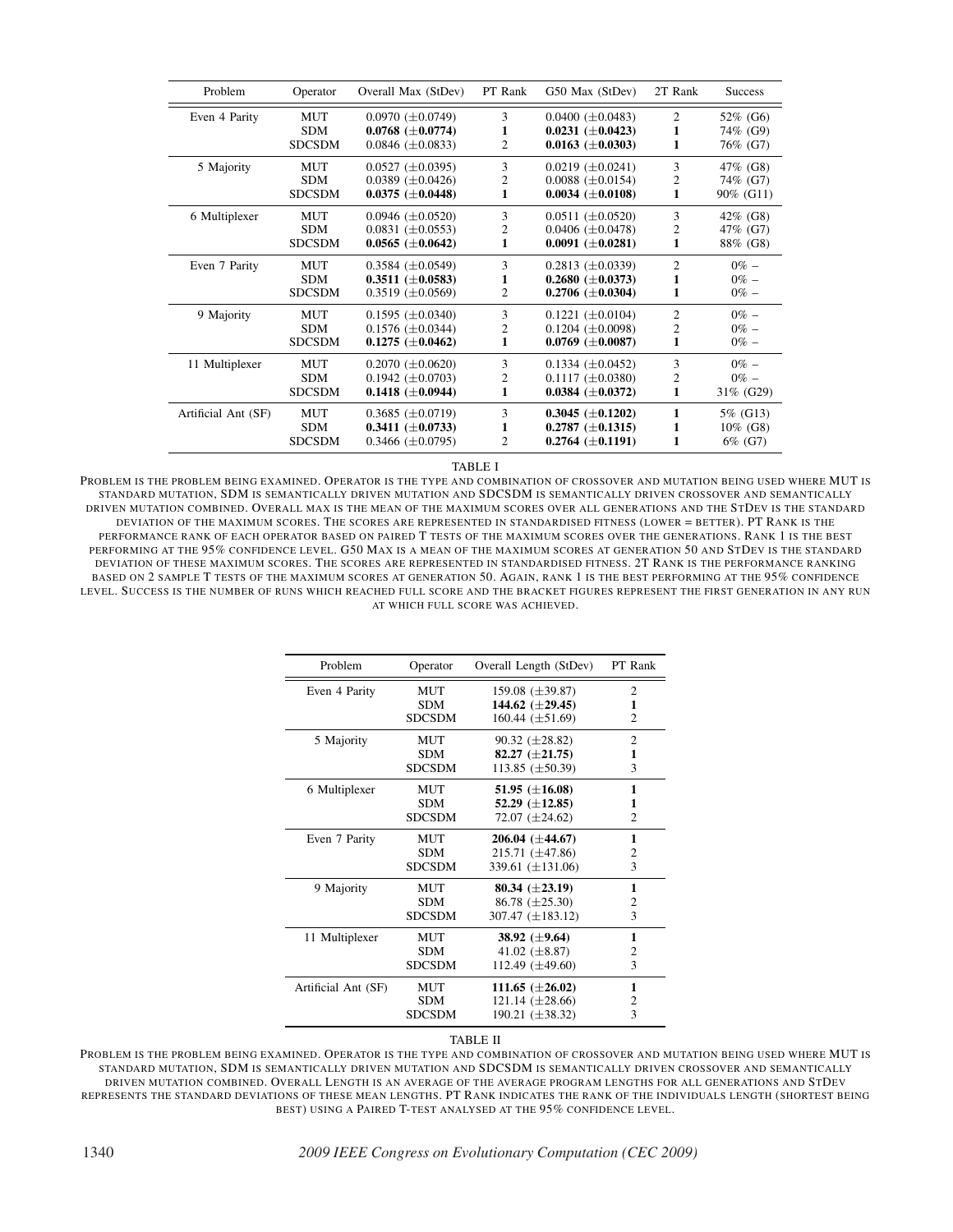



Fig. 2. The seven graphs indicate the percentage of mutations that were reverted in 2 of our experiments. These are the 5 majority experiment (5MAJ) and the artificial ant experiment (AASF). SDM\_R\_% indicates the reversion rate for the single SDM experiments and SDCSDM\_R\_% indicates the rate of reversions for the combined SDC and SDM runs. All results are averaged over 100 runs.